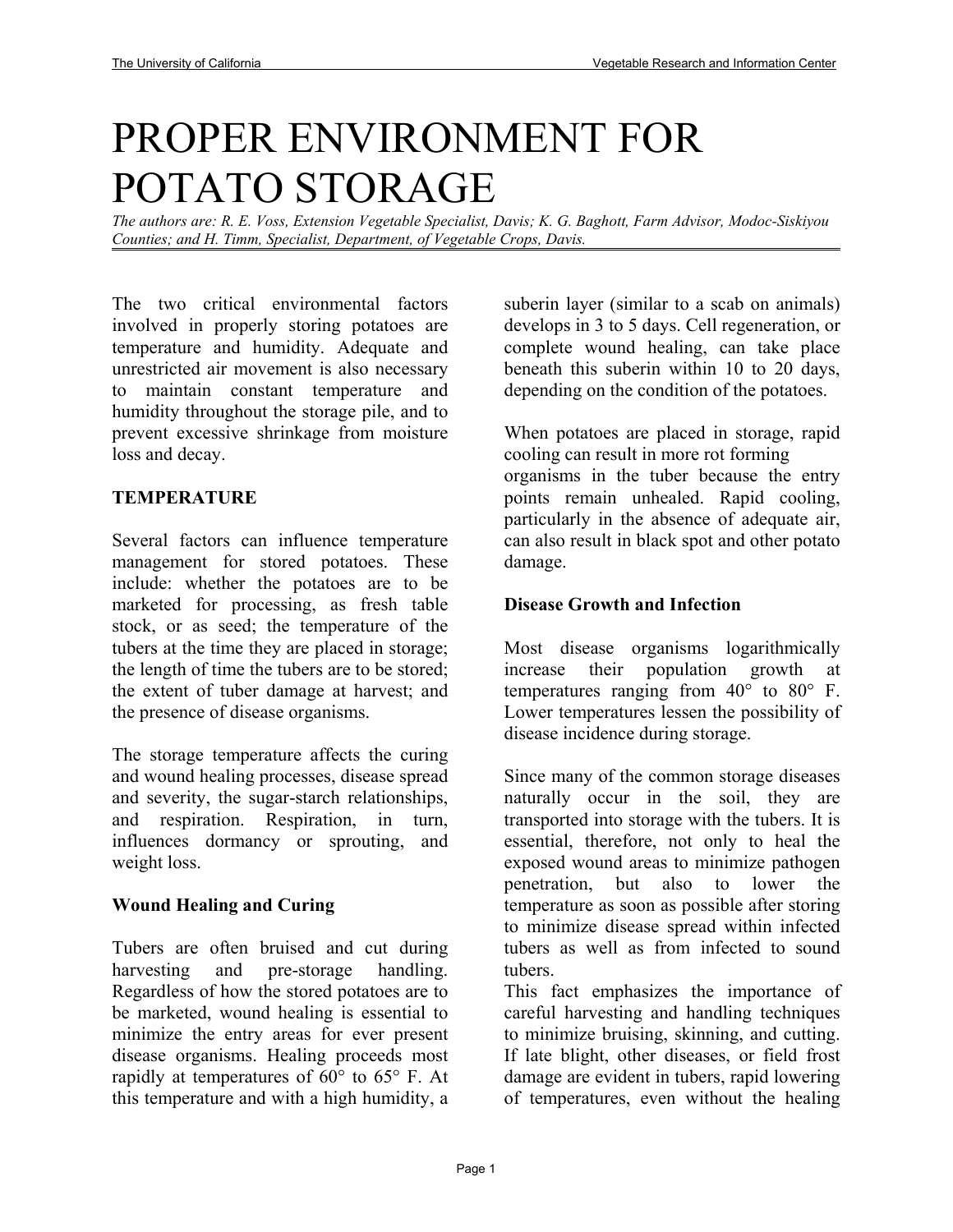and curing period, may be necessary to prevent breakdown. However, do not store these damaged potatoes for long periods of time.

# **Respiration and Sprouting**

The potato tuber reacts like any living organism; respiration increases with increasing temperatures. When the respiration increases so does the tuber weight loss. Since lower temperatures also maintain dormancy, keep temperatures as low as possible without otherwise decreasing quality (e.g., sugar buildup in processing potatoes). For long storage periods of 3 to 5 months, depending on the variety, a sprout inhibitor is practical for potatoes other than those to be used for seed.

# **Sugar-Starch Conversions**

Low temperatures (45° F. or lower) enhance sugar formation. If the storage temperature is maintained below 45° F. for a long time, accumulated sugars in the tuber do not readily reconvert to starch (recondition). High-reducing sugar concentrations result in undesirably darkened potato chips and fries. Some varieties recondition better from low temperatures than others. Norchip, for example, reconditions better from 45° F. storage temperatures than does Kennebec.

In general, the optimum, long-term storage temperature for processing potatoes is approximately 45° F. For fresh market potatoes, a temperature of 40° F. is recommended. Seed potatoes may be stored at slightly lower temperatures (38 $\degree$  to 40 $\degree$  F.) for better weight loss and sprout control.

# **HUMIDITY**

Maintain a 95 percent relative humidity at all times. High humidity is essential for

optimum wound healing during the curing period. It is also essential during the entire storage period to minimize tuber weight loss; weight loss rapidly increases at relative humidity levels below 90 percent.

# **AIR MOVEMENT**

Air movement may not be necessary during the curing period because the heat and moisture generated by the potatoes may provide an environment that is favorable for wound healing.

Do not allow free moisture (condensation) to form during storage. If that does occur, air circulation may be necessary. Thereafter, air movement may be required to maintain the desired temperature and humidity throughout the storage pile. This may also require passing humidified air and/or heated or refrigerated air through the pile.

From 10 to 20 cfm (cubic feet per minute) of air per ton of potatoes is usually optimum, but the exact amount depends on the temperature of the outside air being brought in--warmer temperatures make more air necessary. The primary function of air movement is to maintain a uniform temperature and humidity. Therefore, continuous air movement is not necessary since intermittent air movement can accomplish this goal.

Dirt and clods are a problem that can seriously affect air movement through the storage pile. They tend to form a solid barrier that slows down air movement and prevents air from reaching some areas of the pile.

# **REMOVAL PERIOD**

Cold potatoes are brittle and may easily bruise or shatter during handling. Before